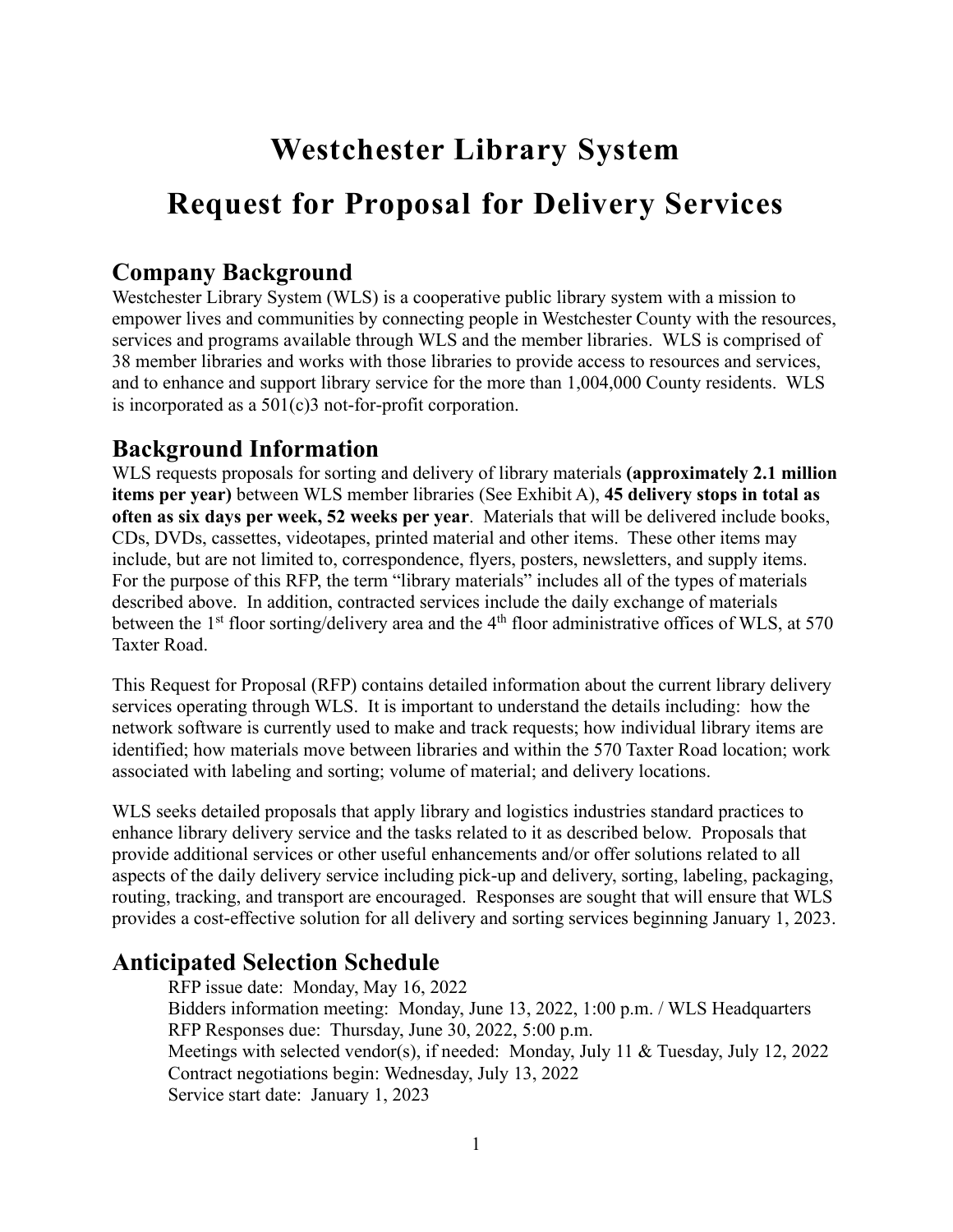## **Scope of Work**

Selected vendor will provide and service a delivery route which encompasses all WLS member libraries and branches. Vendor will pick up and deliver library materials between and among the WLS Headquarters (currently located at 570 Taxter Road, Elmsford, NY 10523) and the WLS member libraries and their branches. A list of delivery locations is attached as Exhibit A. Proposals should include service options on separate schedules for (1) a 6-day per week operation where estimated delivery days are 252 weekdays and 52 Saturdays and a (2) a 3-day per week operation where estimated delivery days are 150 weekdays. There will be no service on WLS holidays. Proposals should also include appropriate accommodations for the holidays listed in Exhibit B.

All delivery locations are to receive shipments on a consistent schedule and on days that the delivery system is in operation. Vendor will provide the required levels of staffing, supervision and vehicles on a daily basis to ensure a highly reliable and cost-effective delivery service.

## **Project Duration**

The term of the project will be from January 1, 2023 through December 31, 2025, with an optional 2-year renewal period by written agreement of the parties. **Any contract renewals will take place not less than 60 days before the expiration of the current contract.**

## **Basis for Award of Contract**

WLS seeks detailed proposals that apply library and logistics industry standard practices to enhance library delivery service and the tasks related to it as described in the Critical Success Factors listed below. Secondary or alternative approaches and/or methodologies to accomplish the mandatory and desirable goals are encouraged, as are proposals that provide additional services or other useful enhancements.

## **Critical Success Factors**

- 1. Improvements in efficiency, safety and ergonomics for library staff.
- 2. Improvements in customer service for library patrons.
- 3. Cost savings for WLS and member libraries.
- 4. Vendor performance guarantees with effective monitoring systems and penalties for underperformance.

-------------------- This space intentionally left blank --------------------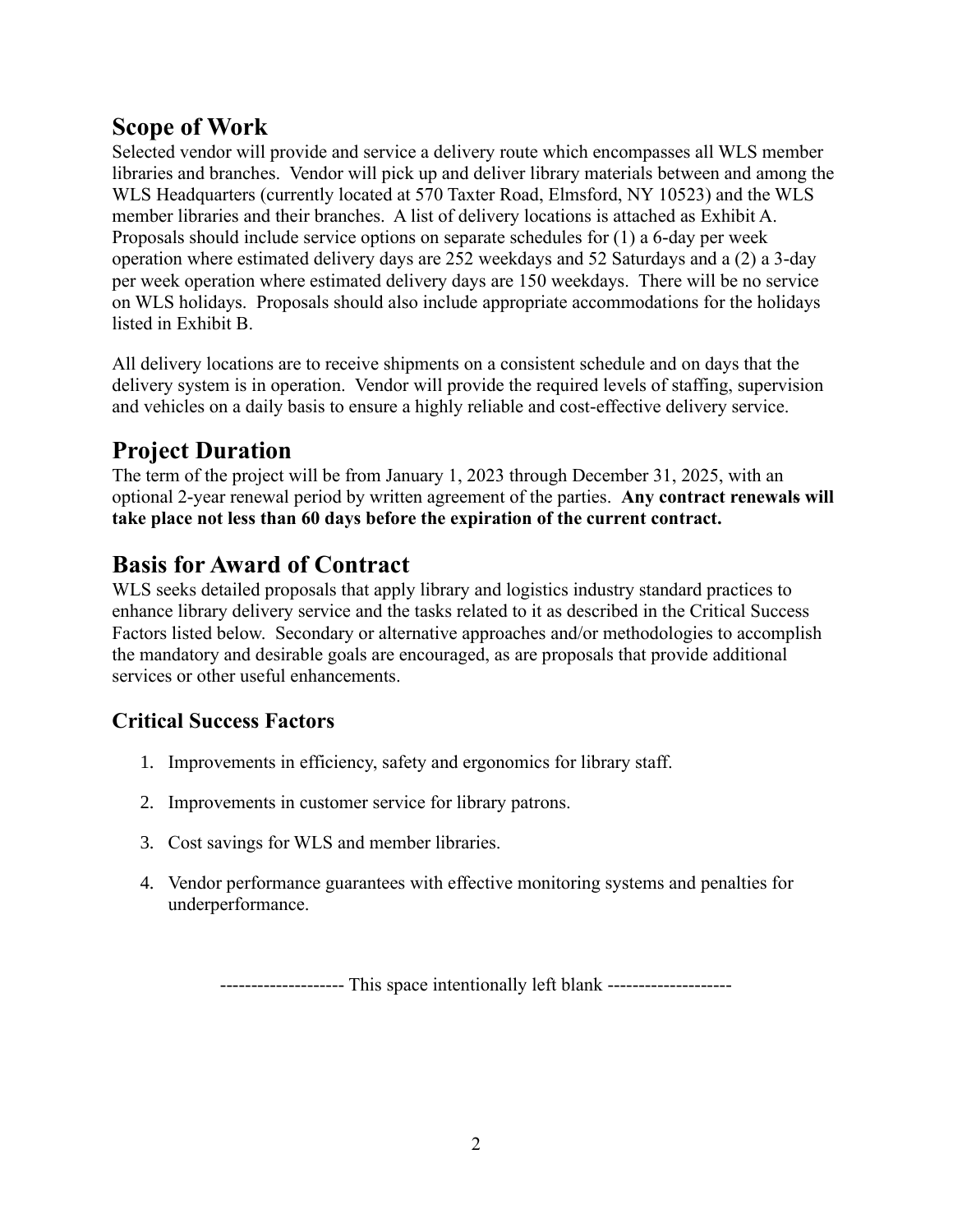## **Mandatory Goals**

- 1. Provide deliveries to each library location with separate containers for all items that are for a library or library branch.
- 2. Provide separate containers for book and non-book materials.
- 3. Provide next delivery day turn-around for all libraries.
- 4. Provide success metrics for on-time delivery/pick-up, sorting and delivery accuracy.

## **Operational Requirements**

Please address each of the following and, as appropriate, elaborate on how each task will be accomplished. Information on number of drivers, supervisors and vehicles should be included.

#### Route Logistics

- 1. The vendor will provide delivery and pick-up service according to the contracted schedule (proposals should include schedules for a 6-day per week, Monday through Saturday and 3-day per week, Monday, Wednesday and Friday). Delivery is to be made during regular business hours to the designated location within each of the location addresses. Please note that this list of addresses is subject to change; any changes may be implemented with a two-week notice, unless a shorter turnaround time is required. Vendors may also propose day/night schedules with some libraries serviced during regular business hours and other libraries scheduled before/after regular business hours. These business hours vary by library and are subject to change.
- 2. The vendor will maintain scheduled routes in a consistent and timely manner. While on route, each driver will forward-sort all material according to the indicated schedule and perform the work in a careful and professional manner.
- 3. The vendor must be able to add service to any location in Westchester County within two weeks of a written request.
- 4. The vendor must stop at each location on every day it is scheduled for delivery and pick-up regardless of whether or not the driver has any packages or containers to deliver.
- 5. The vendor will not need to provide delivery to libraries on scheduled holidays, a list of which will be provided to the vendor by WLS at the beginning of each contract year.
- 6. The vendor must be able to accommodate scheduled closings at individual libraries within one week of a written request.
- 7. The vendor must be able to accommodate an emergency closing at an individual location with a two (2) hour notice.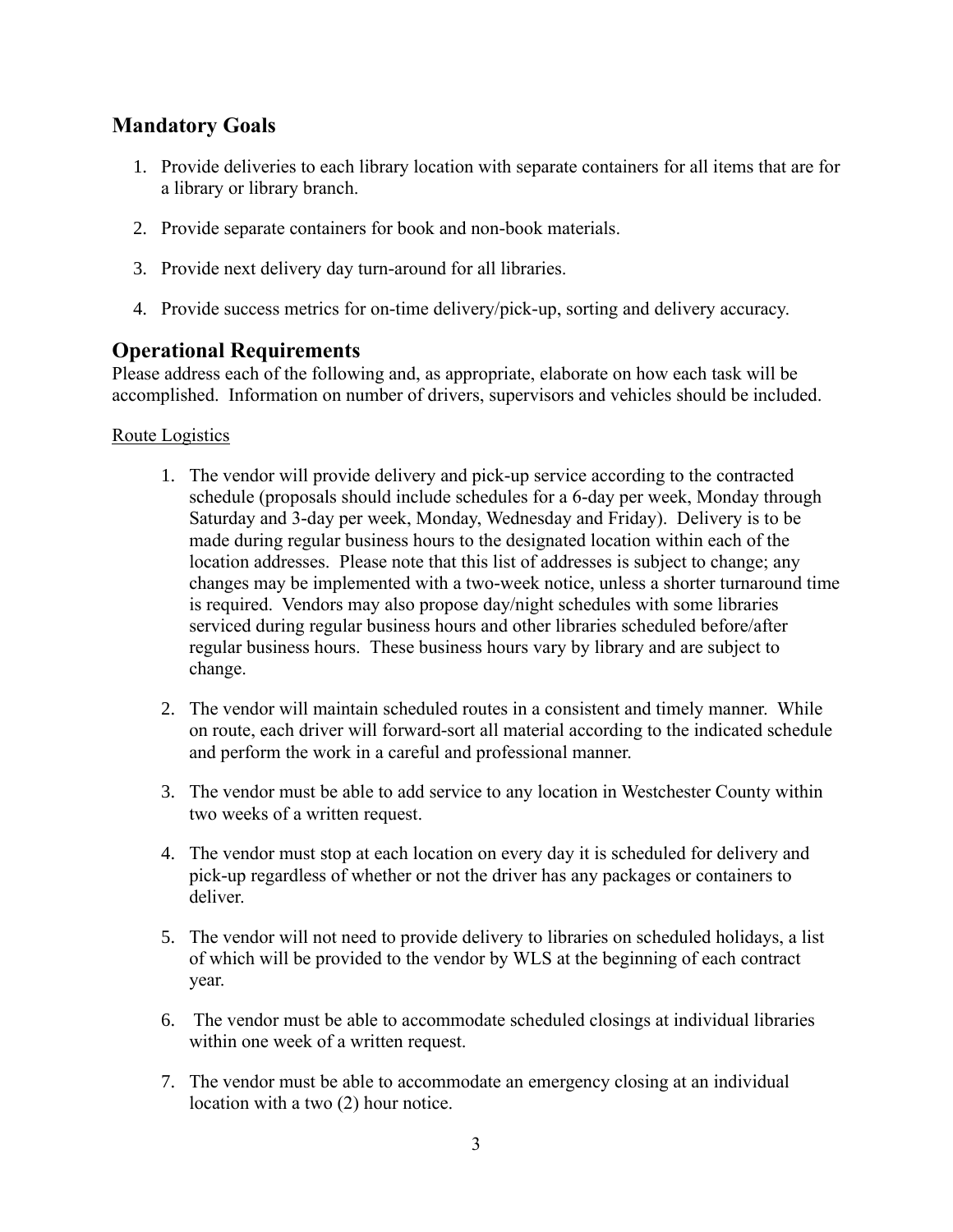- 8. The vendor must be willing to cooperate with carriers operating similar library delivery services in neighboring or overlapping systems to transfer materials back and forth as appropriate. Examples include METRO, Empire Library Delivery Network, Mid-Hudson Library System and Ramapo-Catskill Library System.
- 9. Delivery schedules are subject to change. The vendor should be prepared to adapt logistics and billing to accommodate changes to the standing schedule within twoweeks notice.

#### Performance

- 1. The vendor will deliver packages or containers between locations within one (1) delivery day, excluding Sundays and holidays, in 90% of cases, and no later than two (2) delivery days in 100% of cases. All materials are expected to be delivered in the same condition in which they are received. Any damages incurred during the delivery of materials are the responsibility of the vendor.
- 2. The vendor will provide the following statistics on a monthly basis:
	- a. Volume based on number of packages or containers
	- b. Other measures as mutually determined
- 3. The vendor must provide delivery and pick-up of material at any particular location at the same time every day the location is scheduled for service, within a 30-minute window.

#### Administration and Customer Service

- 1. The vendor will devise and manage an agreed-upon schedule of deliveries and provide a mechanism for handling schedule changes and missed deliveries.
- 2. The vendor will organize and manage routes, as well as the transfer of materials between routes.
- 3. The vendor will provide indoor sorting facilities protected from the elements, or will utilize sorting space, if available, at WLS. Schedules provided should indicate costs associated with either or both options proposed.
- 4. The vendor's delivery vehicles will be appropriately sized for the volume of materials and access at each location served. All vehicles must be maintained and operated in accordance with New York State and local laws and regulations. Use of vehicles that use green and/or renewable energy sources are encouraged.
- 5. All items will be delivered and picked up that are ready to be shipped by the library. If volume exceeds the limit the driver can safely carry, a back-up driver and/or alternate vehicle will be dispatched to complete the daily delivery and pick-up in a timely manner.
- 6. The vendor shall provide a description of how materials are to be packaged for pick-up and delivery, and indicate whether any of these packaging materials are included as part of this proposal.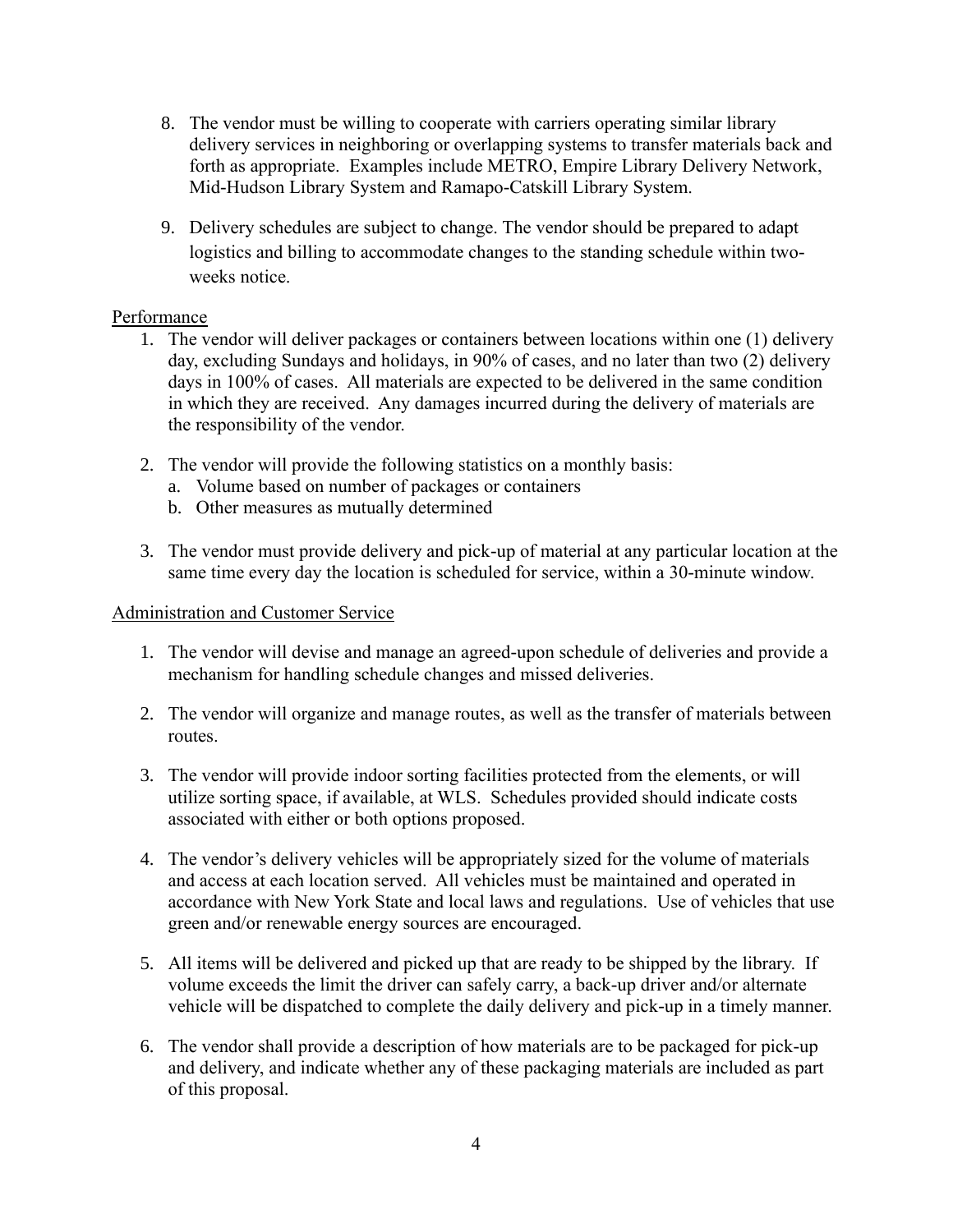- 7. The vendor will identify the approximate maximum weight of sealed packages or containers to be picked up and delivered. The vendor will not require participating locations to weigh shipments before sending them.
- 8. The vendor will work with WLS to determine an appropriate addressing methodology (e.g. using codes instead of real street addresses) that is easy for libraries to learn and results in a low rate of deliveries to an incorrect location.
- 9. The vendor will provide a designated customer service representative for communication with WLS and member libraries. This representative will handle all service issues including missed stops, schedule changes, expected materials that have not been delivered, damaged or lost materials, and other service issues that may arise. In addition, representative (or another contact person) will be responsible for answering questions and resolving issues related to invoicing, payment and damaged/lost materials claims.
- 10. The vendor will resolve any service problems, such as missed stops, in a timely manner.
- 11. The vendor will establish a damaged and lost materials claim procedure. If problems are to be reported electronically, please supply detailed information including a website URL and trial login (if appropriate) for the purposes of this response.
- 12. Any undeliverable materials will be routed to a single central location (to be determined at a later date).
- 13. The vendor will provide a mechanism for reporting where within a route the deliveries in progress are. Examples include, but are not limited to, response to email or phone inquiry, and/or live GPS reporting.

#### Driver Specifications

- 1. The vendor will conduct background checks on all company-employed or subcontracted workers performing delivery related activities onsite at WLS or member libraries.
- 2. Every vendor employee or subcontractor delivering to a location will display visible identification such as a standard uniform, tag or badge which clearly identifies the individual as a representative of the vendor.
- 3. Drivers will adhere to all applicable laws and regulations in the operation of delivery vehicles.
- 4. Drivers will behave in a courteous manner and exhibit a presentable appearance at all times during working hours.

-------------------- This space intentionally left blank --------------------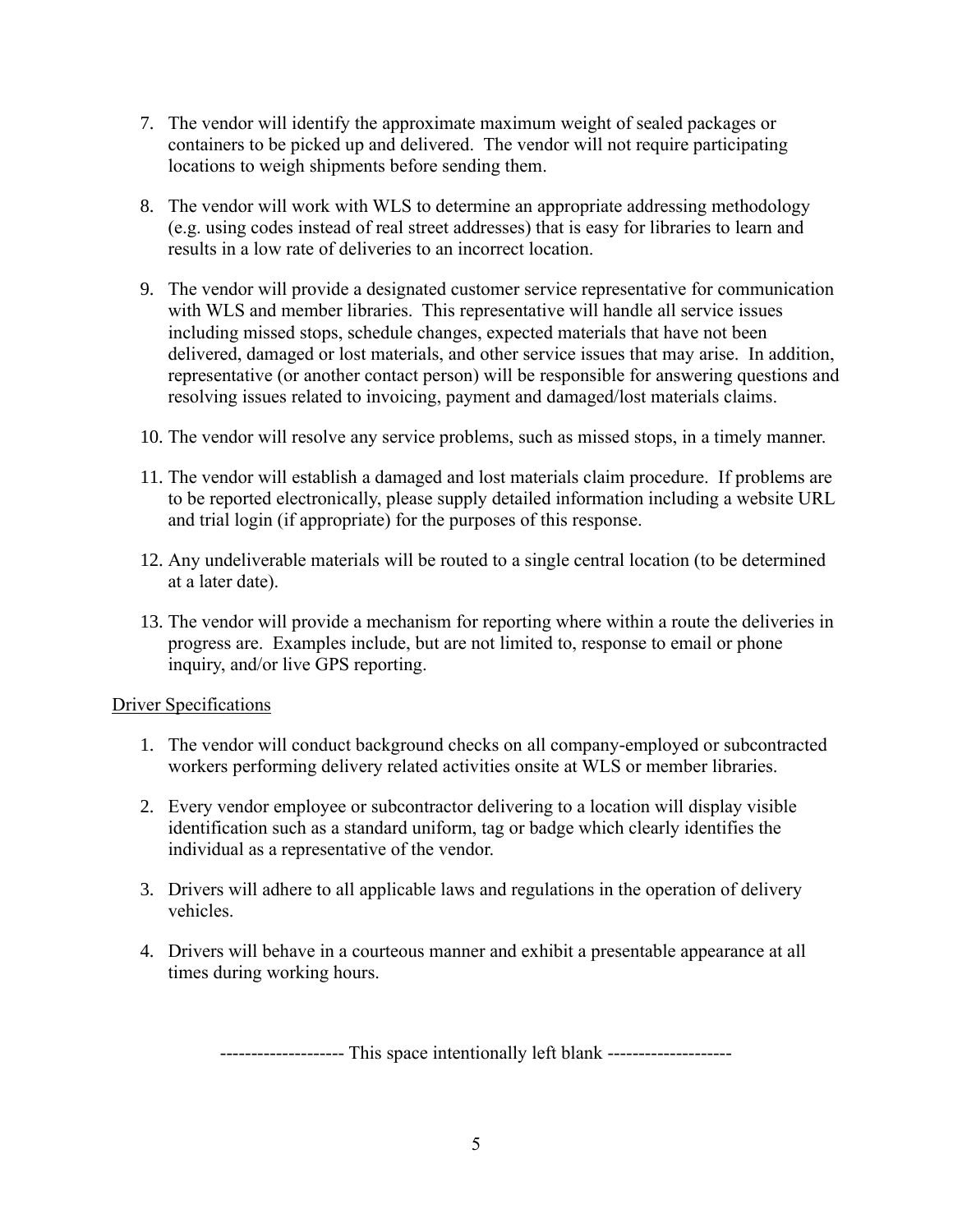### **Vendor Requirements**

**Qualifications**: A description of the vendor's qualifications and experience providing requested or similar service shall be submitted with the bid. The vendor must be an established firm recognized for its capacity to perform. The vendor must have sufficient personnel to perform the requested services on an ongoing basis. The vendor will assume full and exclusive liability for payment of taxes and contributions for unemployment insurance, pension, social security benefits (as now or hereafter imposed by federal, state or local government).

**Vendor information**: The vendor must submit the following information for the corporation and any subcontractors:

- **1.** A corporate profile describing the company, including the number of employees, physical location of current operations' offices, and whether the drivers are company employees, subcontracted through another company, or individual subcontractors. Vendor is encouraged to identify if the corporation and any subcontractors to be involved in the performance of this project will be woman-owned, minority owned, and/or based in Westchester County.
- **2.** The company's most recent available annual report or audited financial statement. If this information is considered proprietary, please indicate so on the first page of the financial statement.
- **3.** The company's experience with route services, courier services or related delivery services, including both library and other types of customers. A minimum of three (3) years of experience in providing service of a scope similar to this procurement is preferred.
- **4.** Certifications of insurance and liability. Selected vendor will need to provide these certifications naming WLS as co-insured. Selected vendor will also provide these certifications naming member libraires as co-insured as requested.
- **5.** Names of key officers and managers, as well as the name of the primary customer service representative who would be assigned to this contract. Provide a brief description of work experience for each.
- 6. Three (3) references from current customers including address, contact name, e-mail address and telephone number. These references may be contacted before a short list of vendors is developed.

--------------------- This space intentionally left blank ---------------------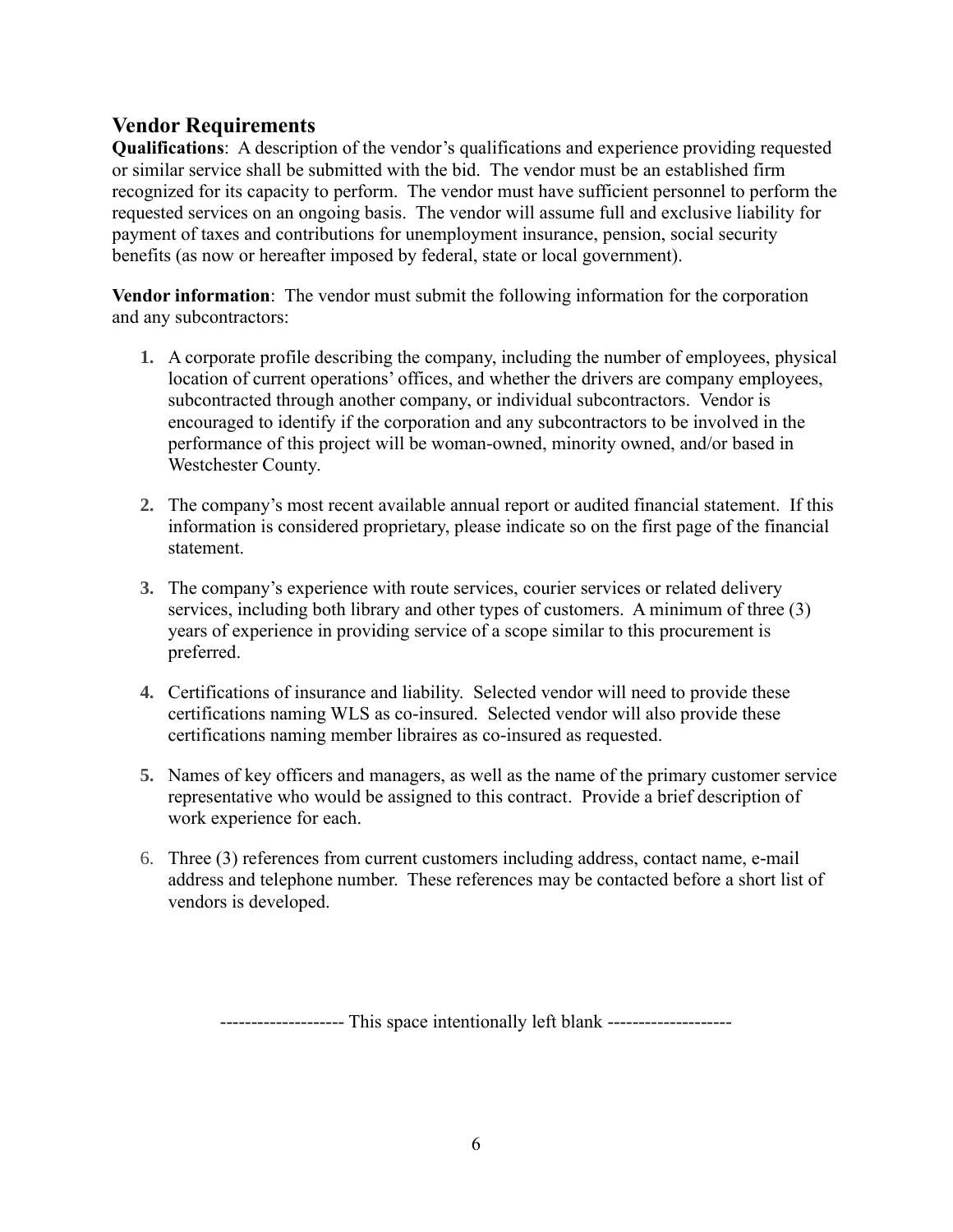## **Cost Proposal Requirements**

The cost proposal shall include the following:

- 1. Proposed weekly and annual cost of service, and components included in these figures; any additional charges and components of those figures.
- 2. An explanation of how the total cost was determined (e.g., number of stops, weight, number of items, locations, etc.)
- 3. Any options for early payment discounts
- 4. Any multi-year contract discounts
- 5. Payment schedule and preferred payment method(s)

## **Proposal Response**

Each proposal shall be submitted electronically via e-mail with attachments by the deadline to the RFP contact person listed on page 8 of this RFP. All inquiries will be written and shall be directed only to the RFP Contact person. Violations of this provision by vendor or interested parties may result in rejection of the proposal.

Any, all or no vendors may be required to appear before a WLS review committee to explain the vendor's understanding and approach to the project and/or respond to questions from the committee concerning the proposal – or the committee may award without conducting meetings with individual vendors, based on the initial proposal. The committee reserves the right to request information from vendors as needed. If information is requested, the committee is not required to request the information of all vendors.

Vendors selected to participate in negotiations may be given an opportunity to submit a revised technical and/or cost proposal/offer to the committee, subject to a specified cut-off time for submittal of revisions. All information received prior to the cut-off time will be considered part of the vendor's revised offer. No additional revisions shall be made after the specified cut-off time unless requested by the committee.

The cost of developing and submitting the proposal is entirely the responsibility of the vendor. This includes costs to determine the nature of the engagement, preparations of the proposal, submitting the proposal, negotiating for the contract and any other costs associated with this RFP.

The committee has the right to rely on any information and price quotes provided by vendors. The vendor shall be responsible for any mathematical error in price quotes. The committee reserves the right to reject proposals which contain errors.

A proposal shall not be considered for award if the committee determines that the price of the proposal was not arrived at independently and without collusion, consultation, communication or agreement as to any matter related to price with any other vendor, competitor or interested party.

WLS reserves the right to not award to any vendor.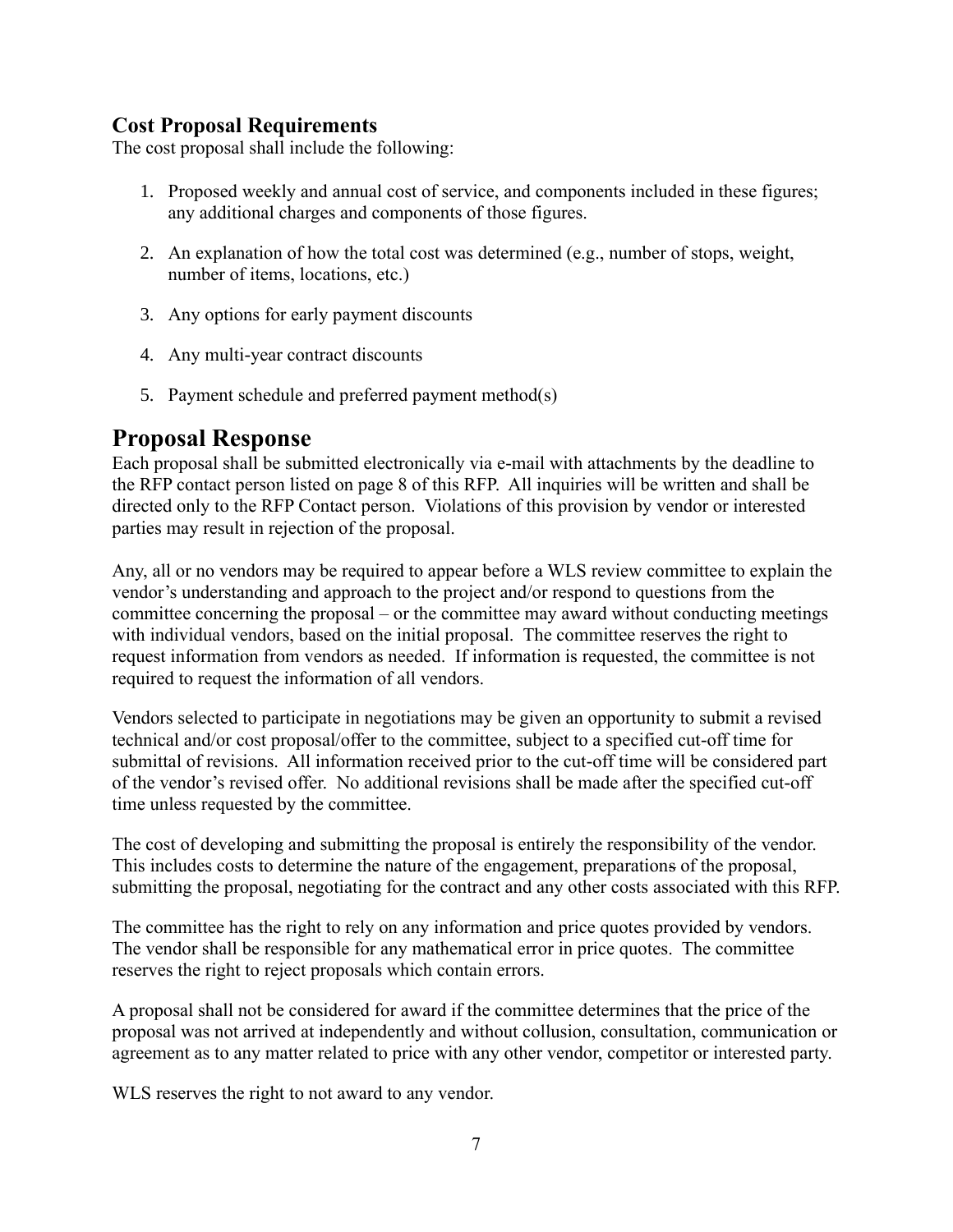## **Evaluation of Proposals**

Proposals will be evaluated by a committee comprised of WLS staff. One or more vendors may be selected to make a presentation in person to the committee on Wednesday, June 29, 2022. This date is subject to change with two-week notification to any affected vendor.

Award shall be made in the best interest of WLS member libraries, as determined by the committee. Although no weighted value is assigned, consideration may focus on but is not limited to:

- Cost
- Adequacy and completeness of proposal
- Vendor's understanding of the project
- Compliance with the terms and conditions of the RFP
- Experience in providing similar services
- Methodology to accomplish tasks
- Vendor's ability to provide the services required
- Vendor's qualifications and references
- Answers to questions posed during any in-person presentation
- Certification as a Minority-Owned, Women-Owned, 2SLGBTQAI+-Owned, Veteran-Owned and/or Abilities-Owned Enterprise
- Status as a Westchester County-based business

The committee reserves the right to accept or reject any or all proposals or parts of a proposal; clarify any ambiguities in submitted proposals; modify any criteria in this Request; and unless otherwise specified, accept or reject any item in a proposal.

-------------------- This space intentionally left blank --------------------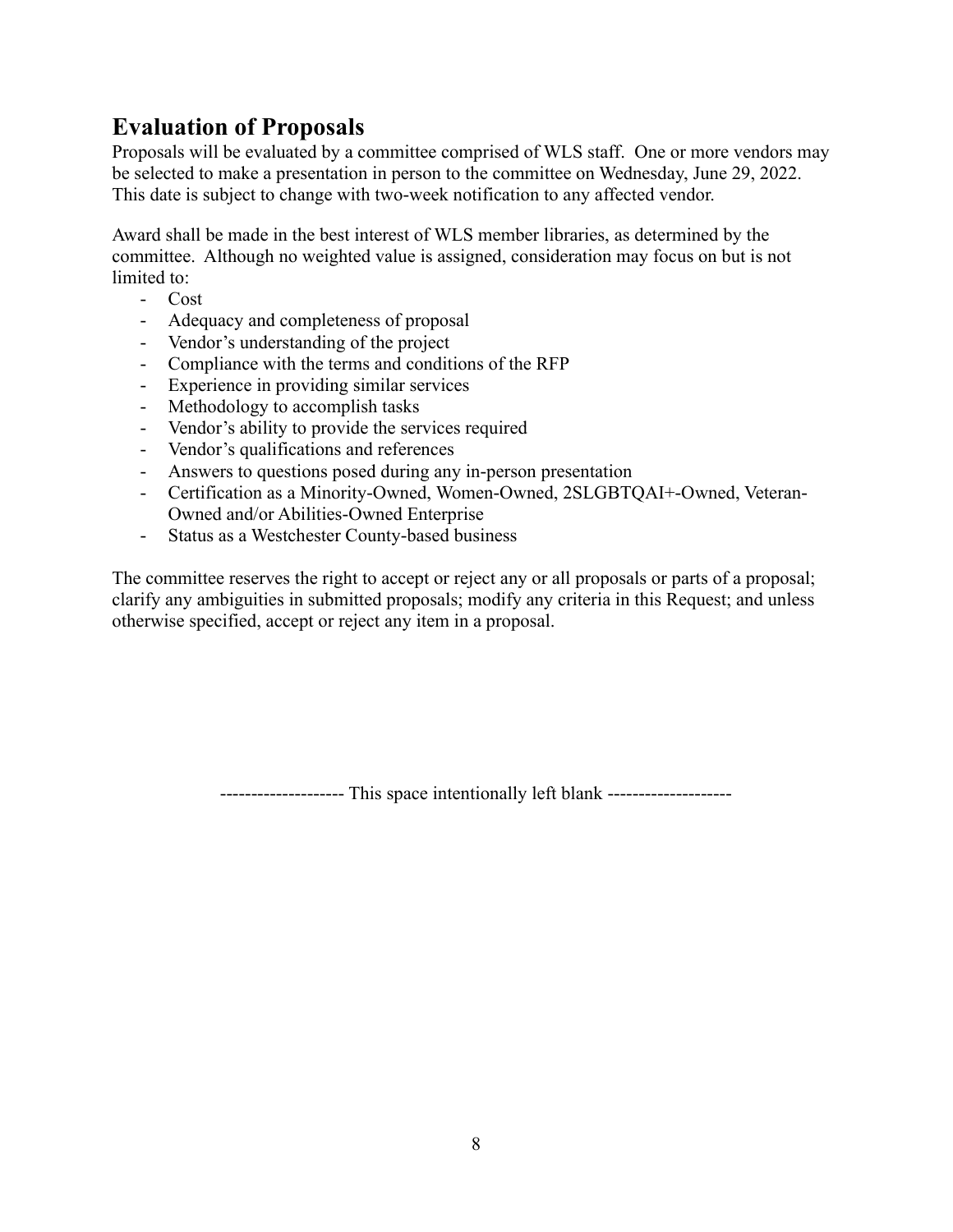## **Terms and Conditions**

The successful vendor will be required to enter into a written contract with WLS. All responses and statements made by a vendor in response to the RFP will be incorporated into the resulting contract. Should the selected vendor and WLS fail to reach agreement on contract terms and conditions, WLS reserves the right to negotiate with one of the other vendors or to re-issue the RFP.

In the event of a conflict in terms of language among the documents, the following order of precedence shall govern:

- written modifications to the executed contract;
- written contract signed by the parties;
- this RFP including any and all addenda;
- Contractor's written proposal submitted in response to this RFP as finalized.

Notices: All notices, demands, requests, approvals, reports, instructions, consents or other communications (collectively "notices") which may be required or desired to be given by either party to the other shall be in writing and addressed to the designated contact for each party specified in the Notices section of the contract.

No proposals shall be disclosed until after a contract award has been issued. The committee reserves the right to destroy all proposals if the RFP is withdrawn, a contract award is withdrawn, or in accordance with New York State law.

Trade secrets or proprietary information legally recognized as such and protected by law may be requested to be withheld if clearly labeled "Proprietary" on each individual page. Pricing information is not considered proprietary and the vendor's entire proposal response package will not be considered proprietary.

After the deadline, only the names of those who submitted proposals shall be made public information. No price information will be released. All bidders will be notified in writing of the selected vendor no later than Friday, December 9, 2022. Bid results will not be given to individuals over the telephone. Results may be obtained after contract finalization by obtaining a bid tabulation summary.

#### **RFP Contact Person:**

Robert Caluori Chief Financial Officer Westchester Library System 570 Taxter Road, Suite 400 Elmsford, NY 10523 Email: [wlscfo+deliveryrfp@wlsmail.org](mailto:wlscfo+deliveryrfp@wlsmail.org)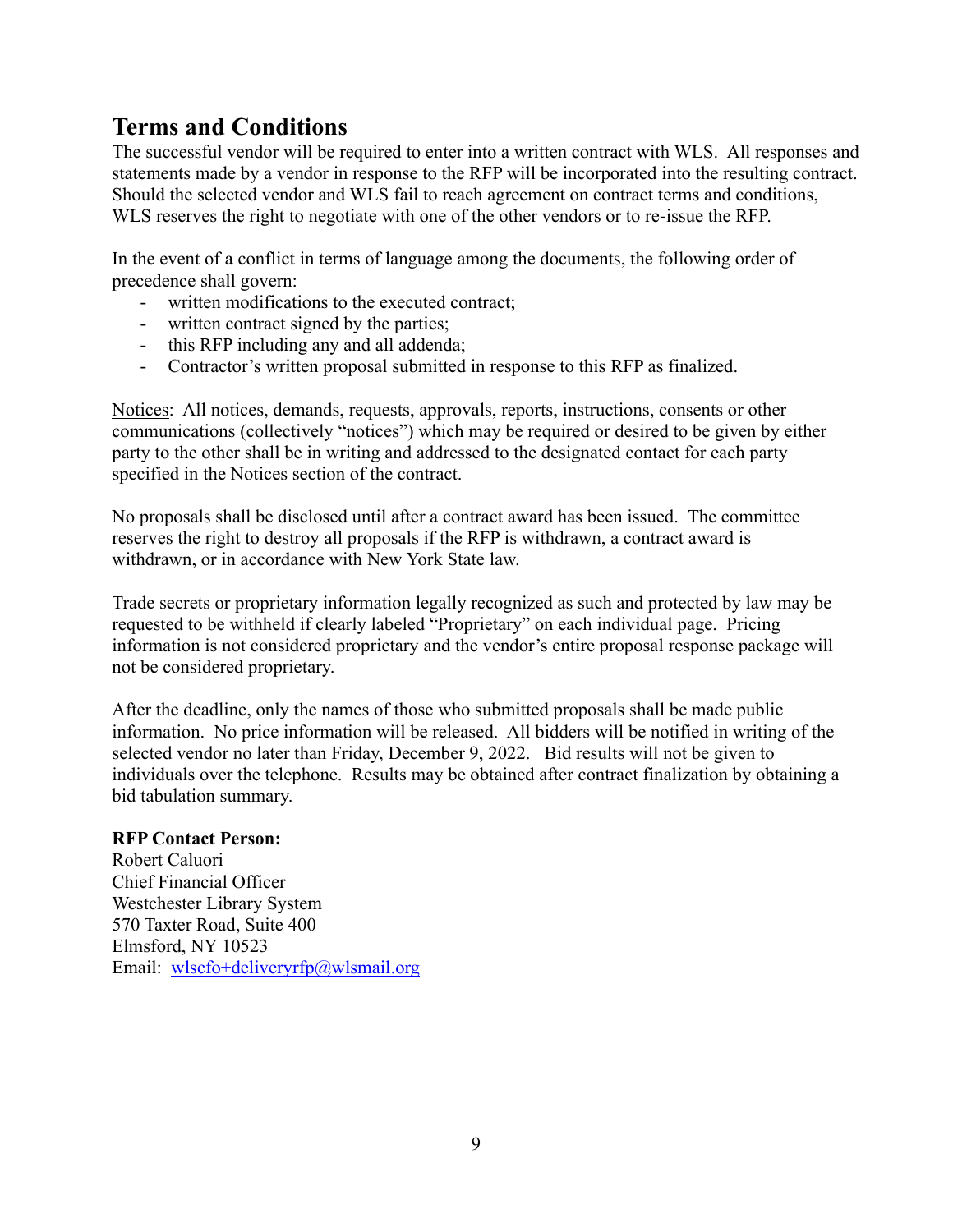| <b>Exhibit A: - Location List</b> |
|-----------------------------------|
|-----------------------------------|

| Code:      | <b>Street address</b>      | City/town/village       | <b>State</b> | Zip code |
|------------|----------------------------|-------------------------|--------------|----------|
| <b>ARD</b> | 9 American Legion Drive    | Ardsley                 | <b>NY</b>    | 10502    |
| <b>NCA</b> | 19 Whippoorwill Road East  | Armonk                  | <b>NY</b>    | 10504    |
| <b>NWP</b> | 10 Clove Road              | North White Plains      | NY.          | 10603    |
| BDH        | 26 Main Street             | <b>Bedford Hills</b>    | NY.          | 10507    |
| <b>BDV</b> | 32 Village Green           | Bedford                 | NY.          | 10506    |
| <b>BRI</b> | 1 Library Road             | <b>Briarcliff Manor</b> | NY           | 10510    |
| <b>BRO</b> | 201 Pondfield Road         | Bronxville              | <b>NY</b>    | 10708    |
| <b>CHA</b> | 195 South Greeley Avenue   | Chappaqua               | <b>NY</b>    | 10514    |
| <b>CRO</b> | 171 Cleveland Drive        | Croton-on-Hudson        | <b>NY</b>    | 10520    |
| <b>DOB</b> | 55 Main Street             | Dobbs Ferry             | <b>NY</b>    | 10522    |
| EAS        | 11 Oakridge Place          | Eastchester             | <b>NY</b>    | 10709    |
| <b>GRE</b> | 300 Tarrytown Road         | Elmsford                | <b>NY</b>    | 10523    |
| <b>HAR</b> | 2 Bruce Avenue             | Harrison                | <b>NY</b>    | 10528    |
| <b>HAS</b> | 7 Maple Avenue             | Hastings-on-Hudson      | <b>NY</b>    | 10706    |
| <b>HWE</b> | 2 Madison Street           | West Harrison           | NY.          | 10604    |
| <b>IRV</b> | 12 South Astor Street      | Irvington-on-Hudson     | <b>NY</b>    | 10533    |
| <b>KAT</b> | 26 Bedford Road (Rte 117)  | Katonah                 | <b>NY</b>    | 10536    |
| LAR        | 121 Larchmont Avenue       | Larchmont               | NY.          | 10538    |
| <b>MAM</b> | 136 Prospect Avenue        | Mamaroneck              | <b>NY</b>    | 10543    |
| <b>HHF</b> | 185 Kings Ferry Road       | Montrose                | <b>NY</b>    | 10548    |
| MTK        | 100 East Main Street       | Mount Kisco             | <b>NY</b>    | 10549    |
| <b>MTP</b> | 350 Bedford Road           | Pleasantville           | <b>NY</b>    | 10570    |
| <b>MTV</b> | 28 South First Avenue      | <b>Mount Vernon</b>     | NY.          | 10550    |
| <b>MVA</b> | 125 Lozza Drive            | Valhalla                | <b>NY</b>    | 10595    |
| <b>NEW</b> | 1 Library Plaza            | New Rochelle            | <b>NY</b>    | 10801    |
| NHU        | 794 North Avenue           | New Rochelle            | NY.          | 10804    |
| <b>NOR</b> | 276 Titicus Road (Rte 116) | North Salem             | <b>NY</b>    | 10560    |
| OSS        | 53 Croton Avenue           | Ossining                | NY.          | 10562    |
| <b>PEK</b> | 4 Nelson Avenue            | Peekskill               | NY           | 10566    |
| <b>PEL</b> | 530 Colonial Avenue        | Pelham                  | <b>NY</b>    | 10803    |
| <b>POR</b> | 1 Haseco Avenue            | Port Chester            | <b>NY</b>    | 10573    |
| POU        | 271 Westchester Avenue     | Pound Ridge             | NY.          | 10576    |
| <b>PUR</b> | 3093 Purchase Street       | Purchase                | <b>NY</b>    | 10577    |
| <b>RYE</b> | 1061 Boston Post Road      | Rye                     | <b>NY</b>    | 10580    |
| <b>SCA</b> | 54 Olmsted Road            | Scarsdale               | <b>NY</b>    | 10583    |
| <b>YRK</b> | 1130 East Main Street      | Shrub Oak               | <b>NY</b>    | 10588    |
| SOM        | 82 Primrose Street         | Katonah                 | <b>NY</b>    | 10536    |
| LEW        | 15 Main Street             | South Salem             | NY.          | 10590    |
| <b>WNR</b> | 121 North Broadway         | Tarrytown               | <b>NY</b>    | 10591    |
| <b>TUK</b> | 71 Columbus Avenue         | Tuckahoe                | <b>NY</b>    | 10707    |
| <b>WLS</b> | 570 Taxter Road            | Elmsford                | NY.          | 10523    |
| WHI        | 100 Martine Avenue         | <b>White Plains</b>     | NY.          | 10601    |
| <b>YCR</b> | 16 Thompson Street         | Yonkers                 | <b>NY</b>    | 10707    |
| YRI        | 1 Larkin Center            | Yonkers                 | NY.          | 10701    |
| <b>YWI</b> | 1500 Central Park Avenue   | Yonkers                 | <b>NY</b>    | 10710    |